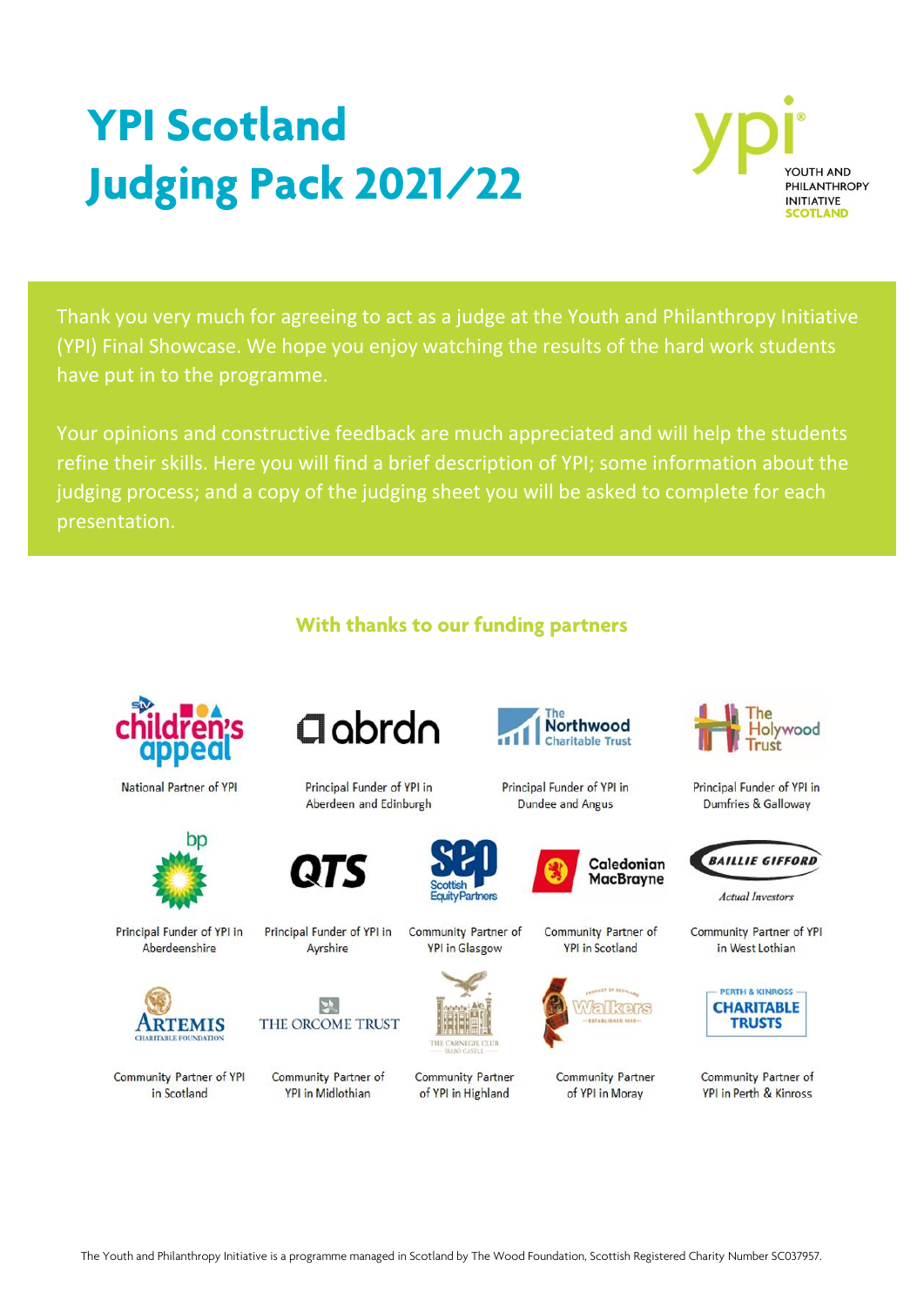

### **Youth and Philanthropy Initiative**

The Youth and Philanthropy Initiative (YPI) is a powerful active citizenship programme, empowering young people to make a difference in their communities while developing a range of skills.

YPI is the biggest independent initiative being delivered in Scottish education. Each school is responsible for directing a grant of £3000 to a local charity championed by its students through a unique programme of teamwork, research, and competition. YPI engages a full year-group of students, developing skills and confidence through a contextualised learning experience. The programme raises awareness of social issues and local charities and is a vital means of devolved, locally driven grant-making. YPI is managed and principally funded by The Wood Foundation. A dedicated team works closely with all participating schools to fully realise the opportunity for their settings. Since it was introduced to Scotland in 2008 by The Wood Foundation, it has engaged more than 230,000 young people who have taken responsibility for more than £5m of charitable giving.

### **Outline of the Process**

One of the strongest attributes of YPI is the flexibility of the programme with respect to delivery timeline, participating year group and academic timetabling. With this in mind, we are not overly prescriptive in terms of how YPI aligns with the broader curriculum, as this is very much dependent upon each individual school context.

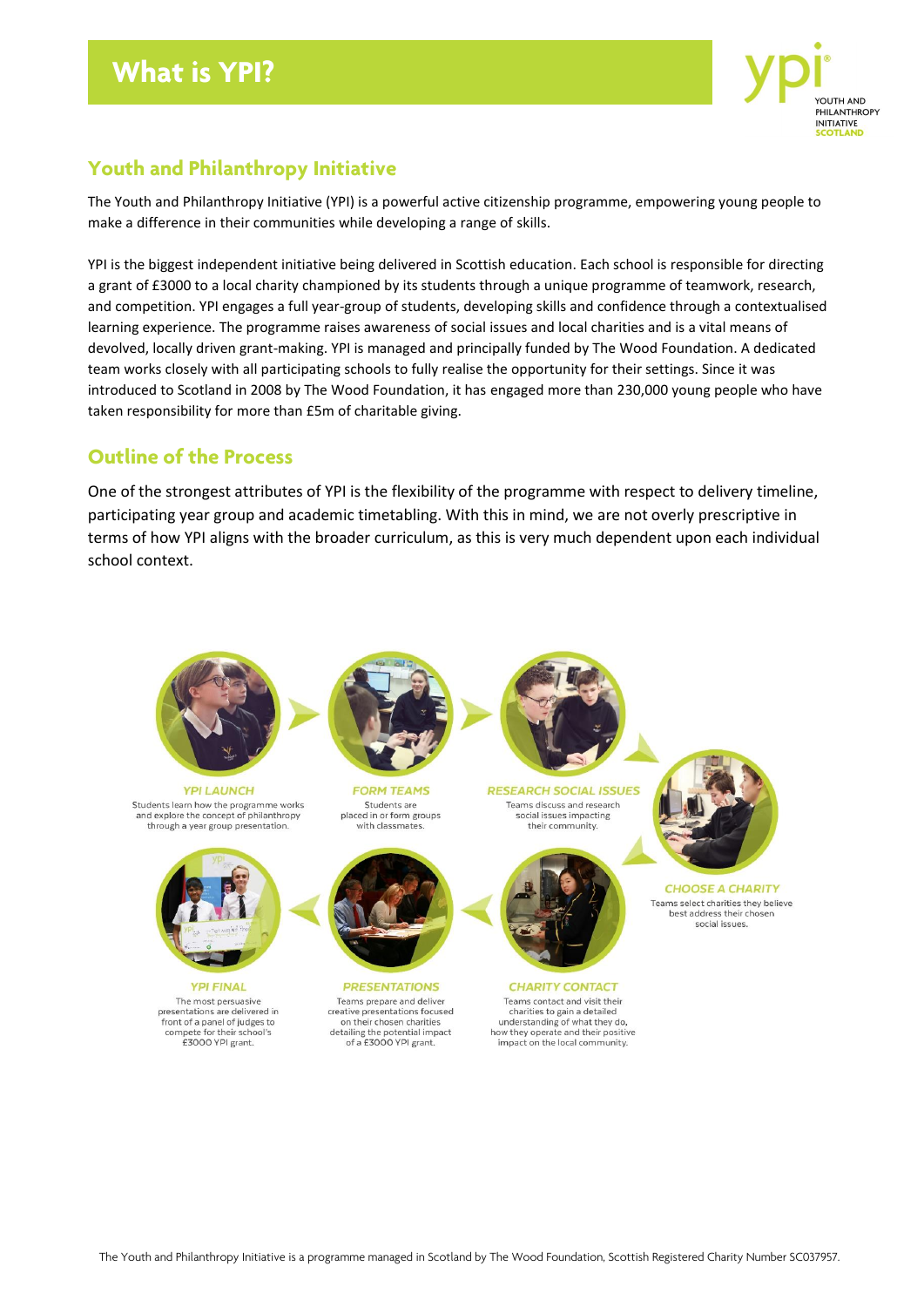### **YPI judging criteria**



#### **Aims of the YPI Showcase**

- To provide students with the opportunity to demonstrate the knowledge and skills they have developed during YPI and to raise awareness of their chosen local charities.
- **To give participating students experience of speaking** at a high-profile event in front of a large number of people.
- To determine which team of students will be given the opportunity to grant £3000 to their chosen local charity.



### **Judging Sheet and Criteria**

On the next page you will find the YPI Scotland judging sheet. You will be given 1 sheet per finalist team, and these are designed to support you in the judging process by outlining the YPI and Wood Foundation judging criteria. All the represented charities could benefit from a grant, your task is to assess who puts the best case forward for their chosen charity.

The full judging criteria is outlined over page, but here are some criteria to look out for:

- **Knowledge and Connection** we are looking for students to have made a real connection with their chosen charity. We don't want YPI to be a classroom-based exercise.
	- Did the students meet with the charity or establish meaningful contact with them?
	- Is it clear that the team have established a relationship with the charity, beyond conducting online research?
- Passion YPI is an opportunity for students to advocate on behalf of something that they care about. We want to see this passion coming through!
	- Were the students able to put forward a convincing, emotive, passionate case for their chosen charity, while relating this to their chosen social issue?
- **Business Case By the end of each presentation you should be able to fully understand and appreciate** the local impact that the grant will have.
	- Is it clear that the students understand where the money will go and who will benefit?
	- Did students quantify the impact and clearly explain the difference the grant will make? (e.g. the grant will allow the drop-in session to run an extra 2 nights a week for 6 months, which will have a positive impact on 1500 people)
- **Creativity –** YPI is an opportunity for students to improve their confidence, presentation and team working skills. We want students to have explored innovate and engaging ways to get their message across.
	- Is it clear that the students have used their skills both as individuals and as a team to produce a creative and engaging presentation?